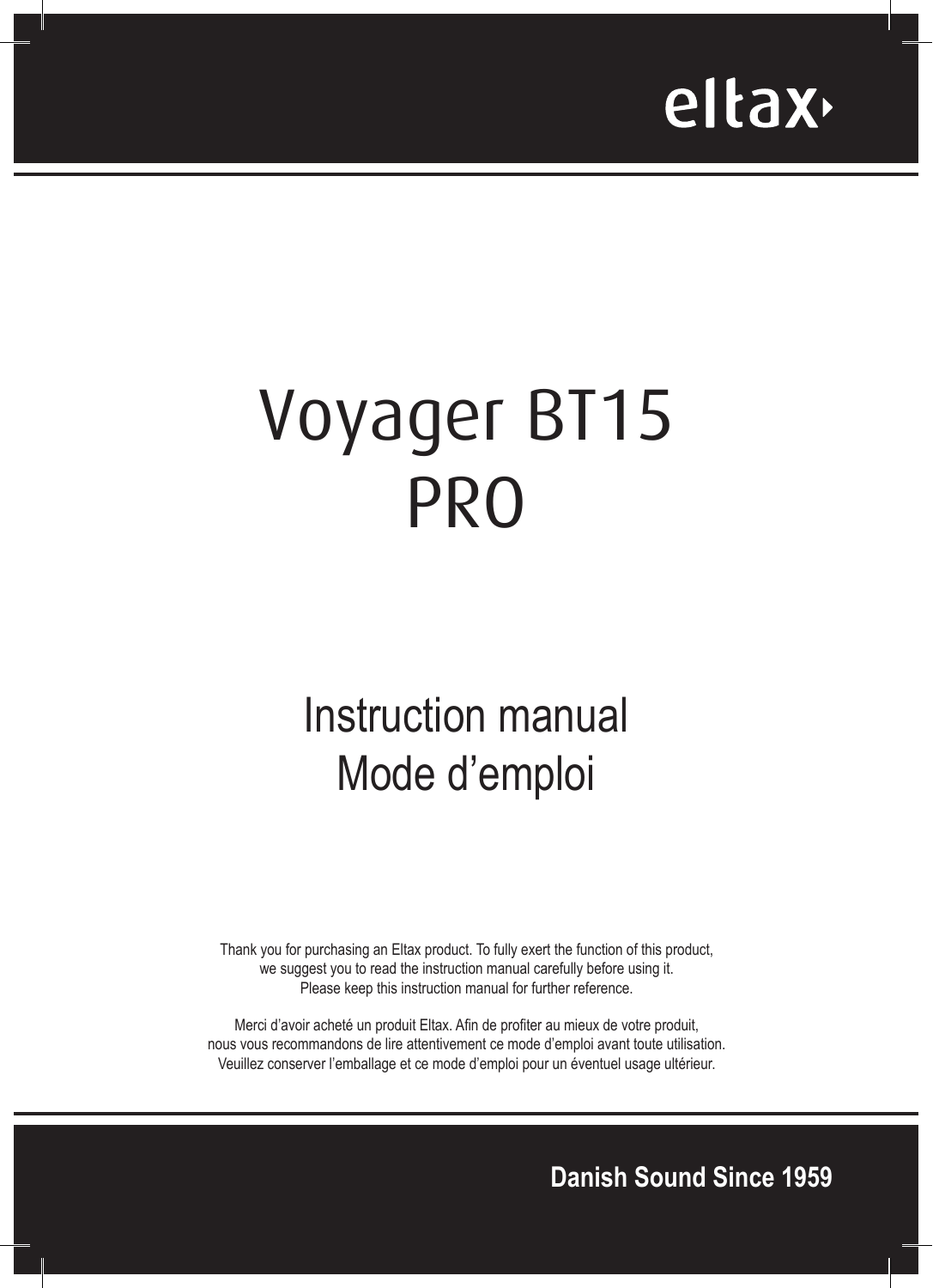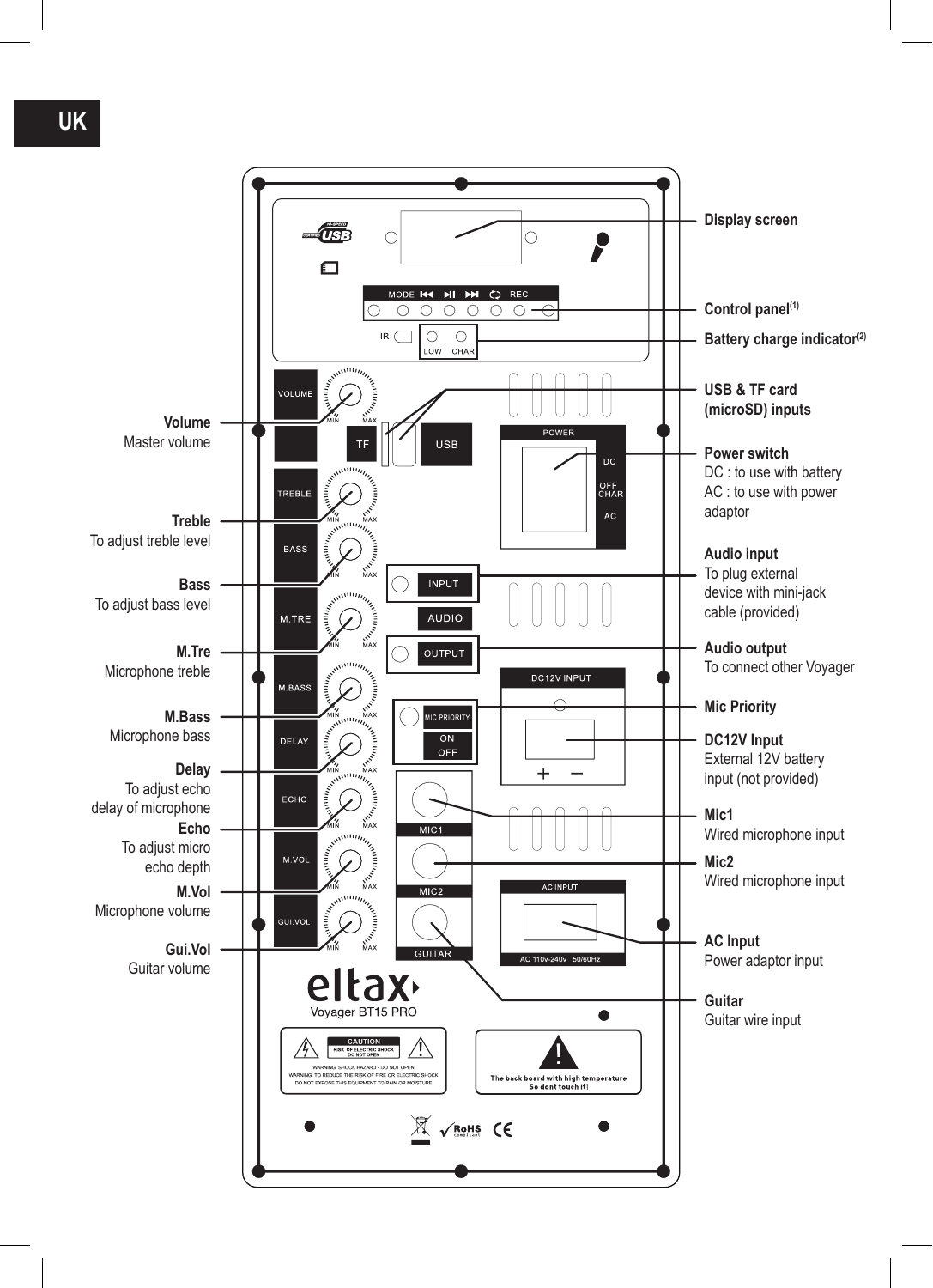#### **(1) CONTROL PANEL**

**MODE** : Select and switch between Bluetooth, AUX, USB, TF (microSD) and FM inputs.

**PREVIOUS SONG / PREVIOUS RADIO STATION** 

**PLAY/PAUSE** 

 $\blacktriangleright$  NEXT SONG / NEXT RADIO STATION

Repeat mode

**Battery charge indicator(2)**

**REC** : Press to start recording and press again to stop.

#### **(2) BATTERY CHARGE INDICATOR :**

Low (red light) : battery is low and needs to be charged Charge (green light) : battery is full

#### **BATTERY**

• Please charge the battery before using the Voyager BT outdoor (charging time : 8-10 hours). More charging time can damage the battery and significantly reduce its lifetime.

• When the battery is out of charge after being used for a short time, please charge the built-in battery.

• If you don't use the Voyager BT for a long time, please charge the battery every six months, to avoid the invalidity of the battery.

#### **MP3**

• If you want to use the MP3 function, please format your USB disk as FAT-32 format on your computer first.

• Please note that the Voyager BT will play the files according to the sequence on the USB disk. If you want to play a specific sequence, you need to arrange the sequence as you want on the USB disk first.

### **Remote control**

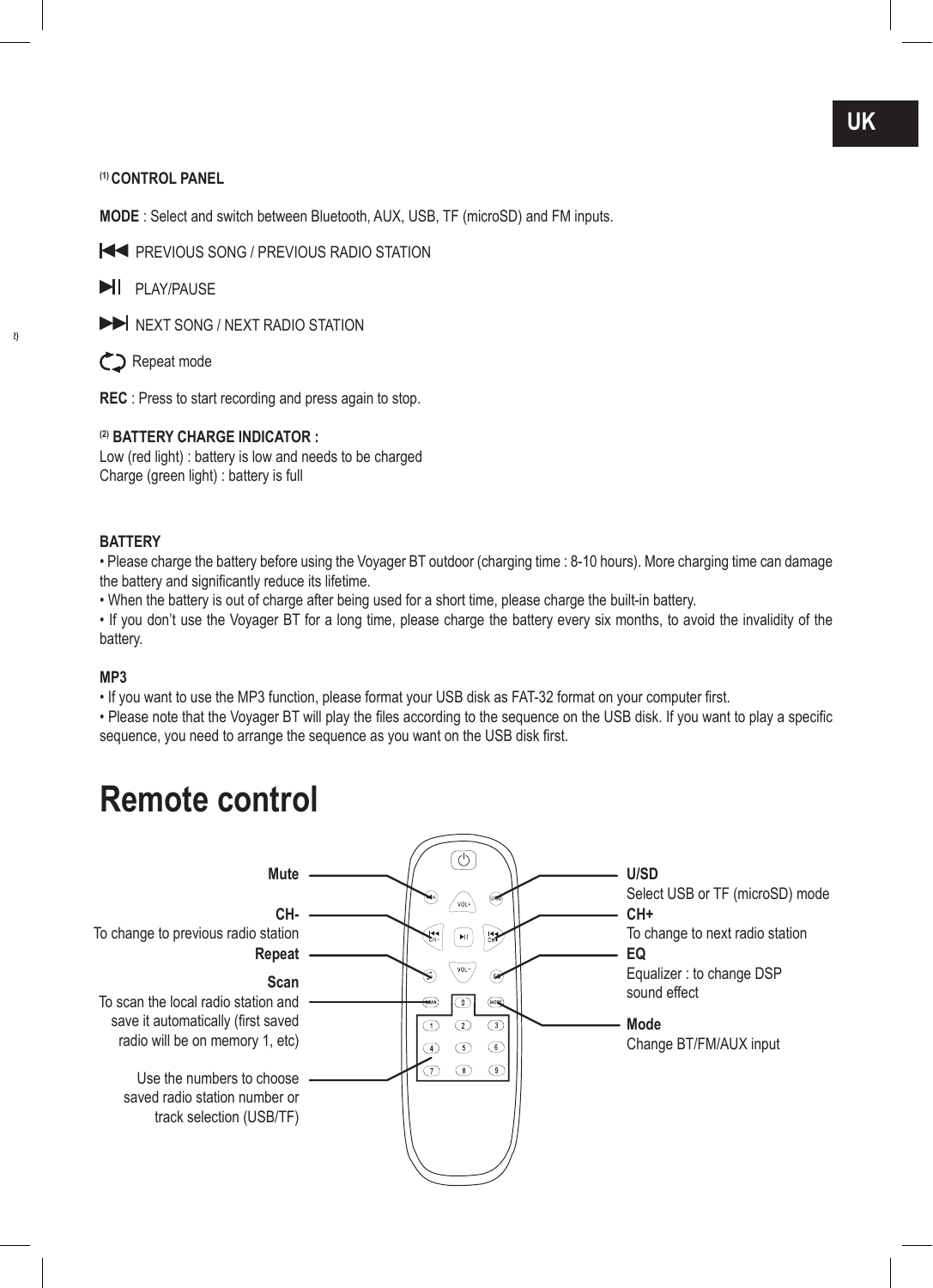### **Wireless microphone**

• Correctly install the battery.

• Turn the power switch to «ON». If the indicator LED does not flash or always lights, please check the battery. Battery voltage may be insufficient, or the polarity is installed oppositely.

• Before using wireless microphone, please extend the rod antenna and make it vertically upward to ensure better reception.

- Adjust the microphone volume on the Voyager BT according to the sound volume when singing.
- Keep away the receiving antenna from metal surface, wall or other obstacles, as it can significantely reduce the signal.

• The effective using distance of wireless microphone is within 30 meters. When the battery is low, or if there are too many interferences, the using distance will be shortened accordingly.

• To enjoy the best singing effect, the distance between mouth and microphone shall be 5-15cm, and the best angle is 45 degrees.

• When the battery is low, the indicator LED will light. Please change the battery in time in order not to affect the singing effect.

• Please keep away the microphone from the speaker to avoid Larsen effect.

• If you have purchased more than two sets of Voyager BT with wireless microphones and intend to use them together, please select the varieties in different standard frequencies. If the frequency is identical, two Voyager BT can not be used until they are separated from each other for 100 meters, so as to avoid mutual interference and other troubles.

NB : frequencies are indicated in the battery slot.

| <b>FAULT PHENOMENON</b>           | <b>ANALYSIS</b>                                                                                                                                                    | <b>SOLUTION</b>                                                                                                                               |
|-----------------------------------|--------------------------------------------------------------------------------------------------------------------------------------------------------------------|-----------------------------------------------------------------------------------------------------------------------------------------------|
| Failing to power on               | • The power switch is not opened.<br>. The built-in battery is totally discharged.                                                                                 | • Open power switch.<br>• Use power adaptor to charge the battery.                                                                            |
| No sound                          | • Failing to input sound source.<br>. Main volume is switched to minimum.<br>• USB disk playing has no sound.<br>. Poor contact or damage of external signal line. | • Change signal source.<br>• Properly adjust the volume knob.<br>· Inspect USB disk or audio switch.<br>• Readjust or change signal line.     |
| External microphone has no sound  | . External microphone is not fully inserted in the jack.<br>• The external microphone switch is not opened.<br>• The volume knob of microphone is off.             | • Totally insert the microphone to the jack.<br>• Open the switch of wireless microphone.<br>• Properly adjust the volume knob of microphone. |
| Problems with wireless microphone | • The switch of wireless microphone is not opened.<br>• The battery is not inserted in the microphone.<br>• The sound of the wireless microphone is in distorsion. | • Open the switch of wireless microphone.<br>• Insert battery in the wireless microphone.<br>• Change the battery of wireless microphone.     |

### **Troubleshooting**

### **Specifications**

15" woofer + 6.5" mid-woofer Piezo tweeter

Power : 500W Sensitivity : 100dB/W/m Frequency response : 40-20 kHz Battery : 12V/7A Battery life : 20 hours\* Dimensions (WxHxD) : 430 x 812 x 415 mm Weight : 26,2 kg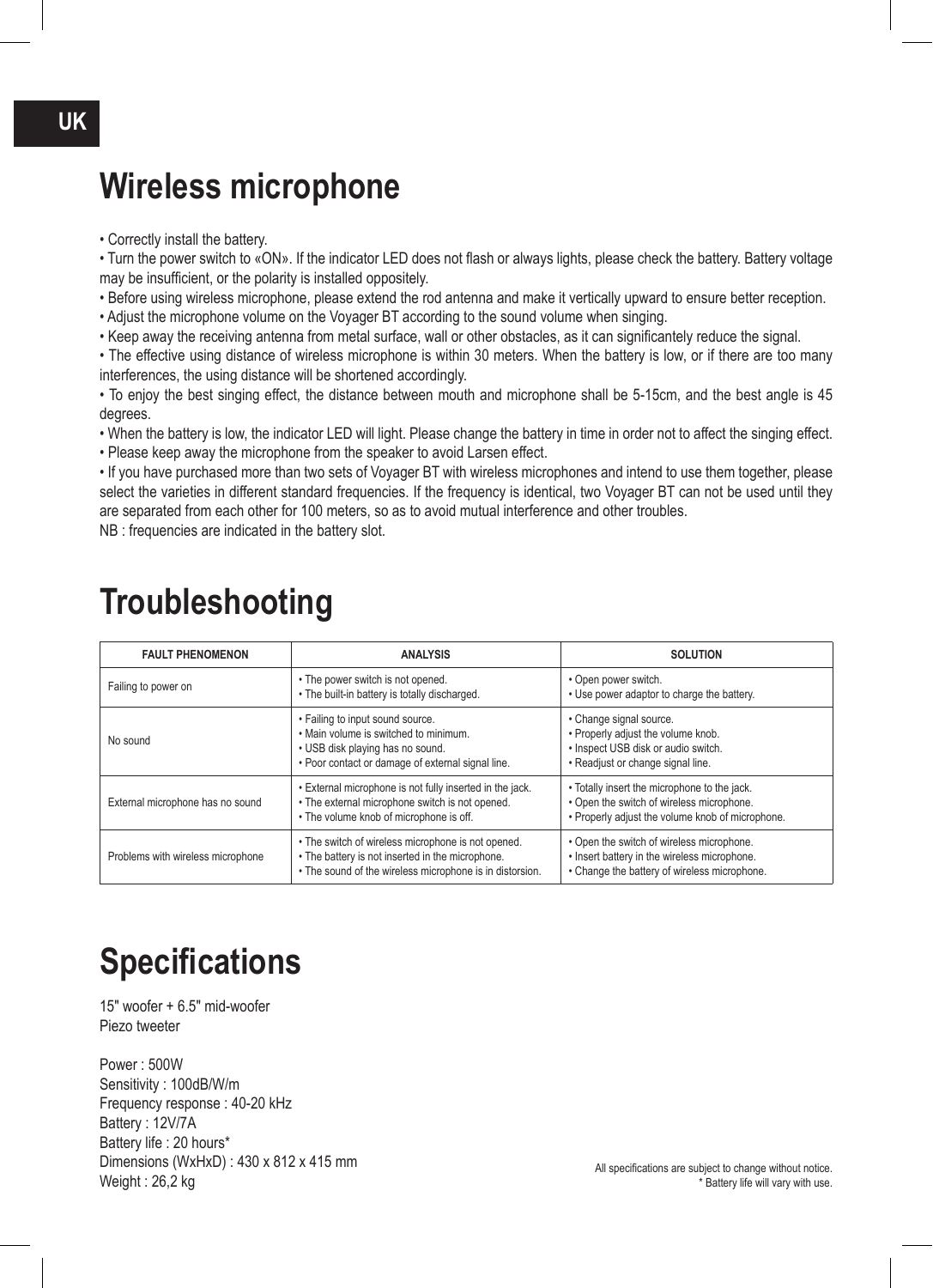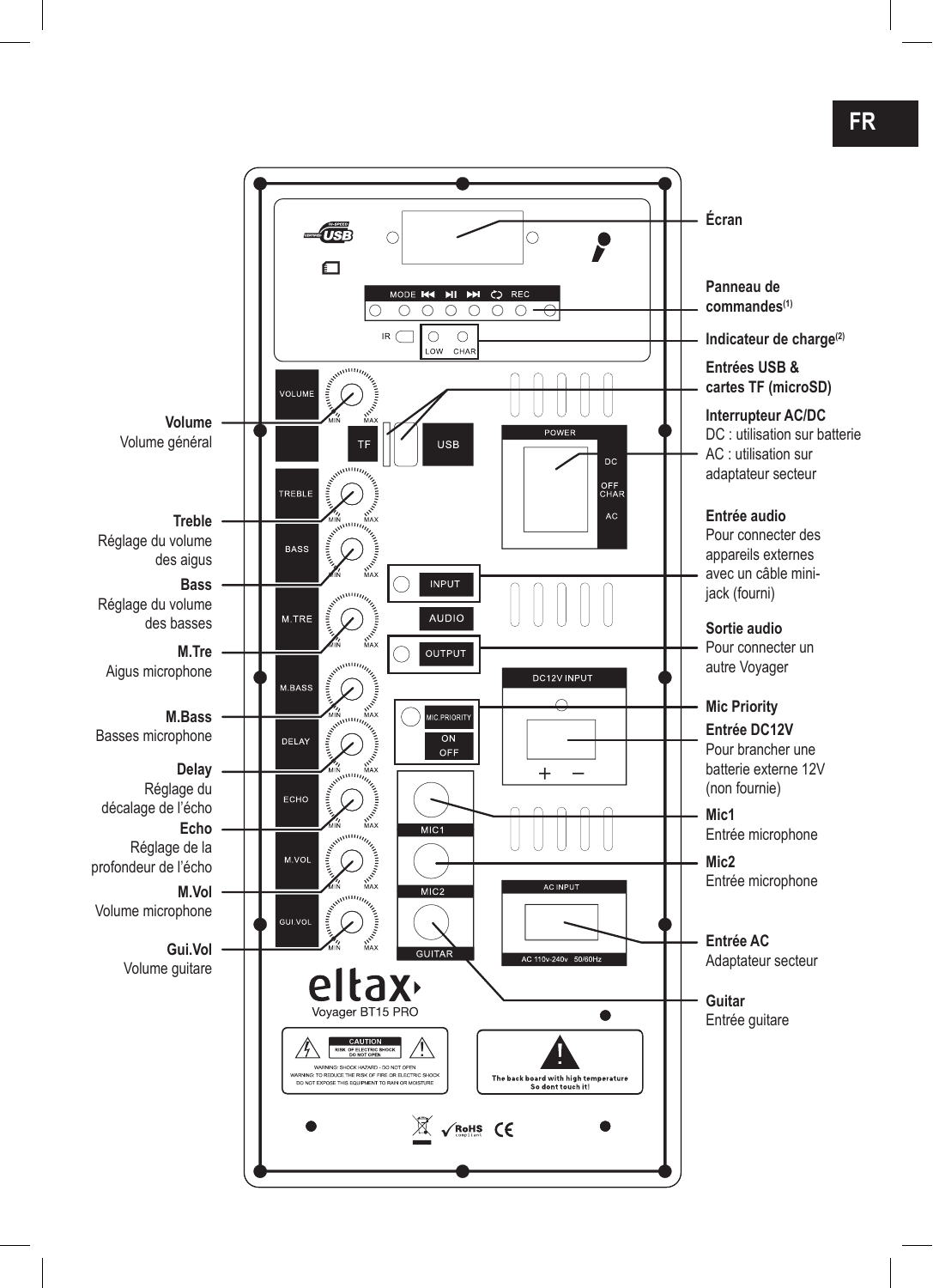#### **(1) PANNEAU DE COMMANDES**

**MODE** : Sélectionner et changer le mode source : Bluetooth, AUX, USB, TF (microSD) ou FM.

MORCEAU PRÉCÉDENT / STATION DE RADIO PRÉCÉDENTE

**LECTURE/PAUSE** 

MORCEAU SUIVANT / STATION DE RADIO SUIVANTE

Mode répétition

**REC :** Appuyer une fois pour commencer l'enregistrement, puis réappuyer pour arrêter.

#### **(2) INDICATEUR DE CHARGE :**

Low (LED rouge) : la batterie est faible et a besoin d'être chargée Charge (LED verte) : la batterie est chargée

#### **BATTERIE**

• Veuillez charger la batterie avant d'utiliser le Voyager BT en extérieur (temps de recharge : 8-10 heures). Un temps de recharge prolongé au delà peut endommager la batterie et réduire sa durée de vie de façon significative.

• Si la batterie est déchargée après une courte période d'utilisation, veuillez la recharger.

• Si vous n'utilisez pas le Voyager BT pendant une longue période, il est recommandé de charger la batterie tous les 6 mois environ, afin d'éviter tout dommage.

#### **MP3**

• Si vous souhaitez utiliser la fonction MP3, veuillez formater votre clé USB au format FAT-32.

• Notez que le Voyager BT jouera les fichiers selon l'ordre des fichiers de la clé USB. Si vous souhaitez jouer une séquence précise, vous devez d'abord organiser les fichiers dans l'ordre désiré sur la clé USB.

### **Télécommande**



#### **FR**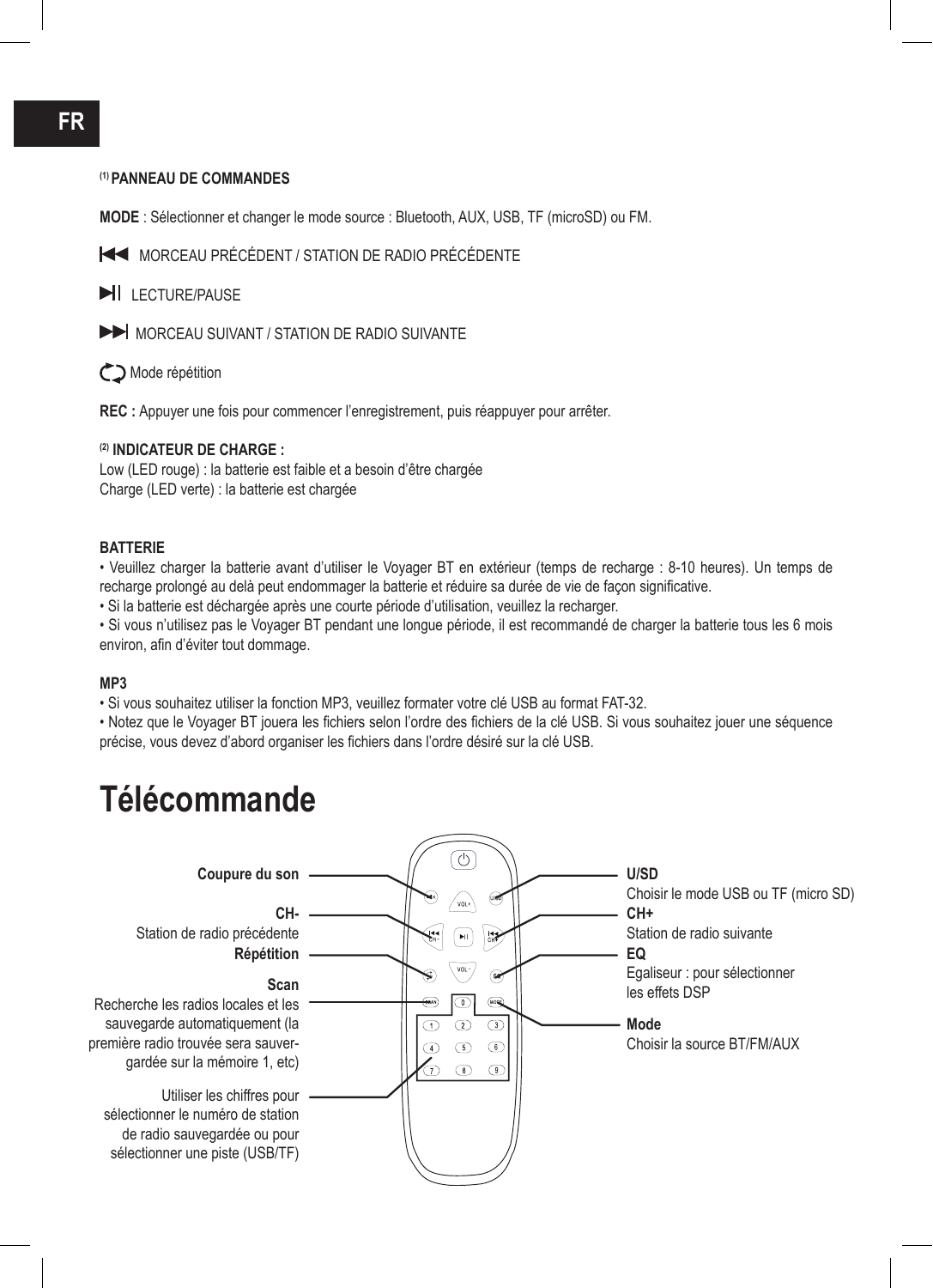### **Microphone sans-fil**

• Installer correctement les piles.

• Mettre le bouton power sur «ON». Si l'indicateur LED ne clignote pas ou reste allumé, vérifier les piles. La tension des piles n'est pas suffisante, ou les polarités ne sont pas respectées.

• Avant d'utiliser le microphone sans fil, déplier l'antenne et la positionner verticalement afin d'assurer une meilleure réception.

• Ajuster le volume du microphone sur le Voyager BT en fonction du volume sonore de la musique.

• Tenir l'antenne éloignée de toute surface métallique, mur ou obstacle, pour éviter toute perte du signal.

• La distance maximale d'utilisation du microphone sans fil est de 30 mètres. Lorsque la tension des piles est faible, ou s'il y a trop d'interférences, la distance d'utilisation sera réduite en conséquence.

• Afin de profiter du meilleur effet de chant, la distance entre la bouche et le microphone doit être de 5 à 15cm, dans un angle de 45°.

• Lorsque la tension des piles est faible, l'indicateur LED s'allume. Changer les piles rapidement afin de ne pas affecter le chant.

• Tenir le microphone éloigné de l'enceinte pour éviter tout effet Larsen.

• Si vous avez plusieurs Voyager BT équipés de microphones sans fil et que vous souhaitez les utiliser ensemble, veuillez sélectionner plusieurs fréquences différentes. Si les fréquences sont identiques, deux Voyager BT ne peuvent être utilisés qu'en étant séparés l'un de l'autre d'une distance de 100 mètres afin d'éviter toute interférence ou d'autres dommages. NB : les fréquences sont indiquées dans le logement des piles.

### **Dépannage**

| <b>ERREUR</b>                    | <b>ANALYSE</b>                                                                                                                                                    | <b>SOLUTION</b>                                                                                                                                |
|----------------------------------|-------------------------------------------------------------------------------------------------------------------------------------------------------------------|------------------------------------------------------------------------------------------------------------------------------------------------|
| Impossible d'allumer             | • L'interrupteur est éteint.<br>· La batterie est déchargée.                                                                                                      | • Mettre l'interrupteur sur On.<br>· Charger la batterie.                                                                                      |
| Pas de son                       | · Signal d'entrée non reconnu.<br>· Le volume général est au minimum.<br>• La clé USB ne contient pas de son.<br>· Rendu sonore de la source faible ou détérioré. | • Changer l'entrée sur le menu Mode.<br>· Ajuster le bouton de volume général.<br>· Vérifier la clé USB.<br>· Rebrancher ou changer la source. |
| Pas de son dans le micro externe | · Le micro externe n'est pas bien branché.<br>· L'interrupteur du micro externe est éteint.<br>. Le bouton volume du micro est éteint.                            | · Rebrancher le câble du micro.<br>• Mettre l'interrupteur sur On.<br>· Ajuster le bouton volume du micro.                                     |
| Problèmes avec le micro sans fil | · L'interrupteur du micro est éteint.<br>. Il n'y a pas de piles.<br>• Le son du micro sans fil est distordu.                                                     | • Mettre l'interrupteur sur On.<br>• Mettre des piles.<br>· Changer les piles du micro sans fil.                                               |

### **Caractéristiques**

Woofer 15" + medium 6.5" Tweeter piezo

Puissance : 500W Sensibilité : 100dB/W/m Réponse en fréquence : 40-20 kHz Batterie : 12V/A Autonomie : 20 heures\* Dimensions (LxHxP) : 430 x 812 x 415 mm Poids : 26,2 kg